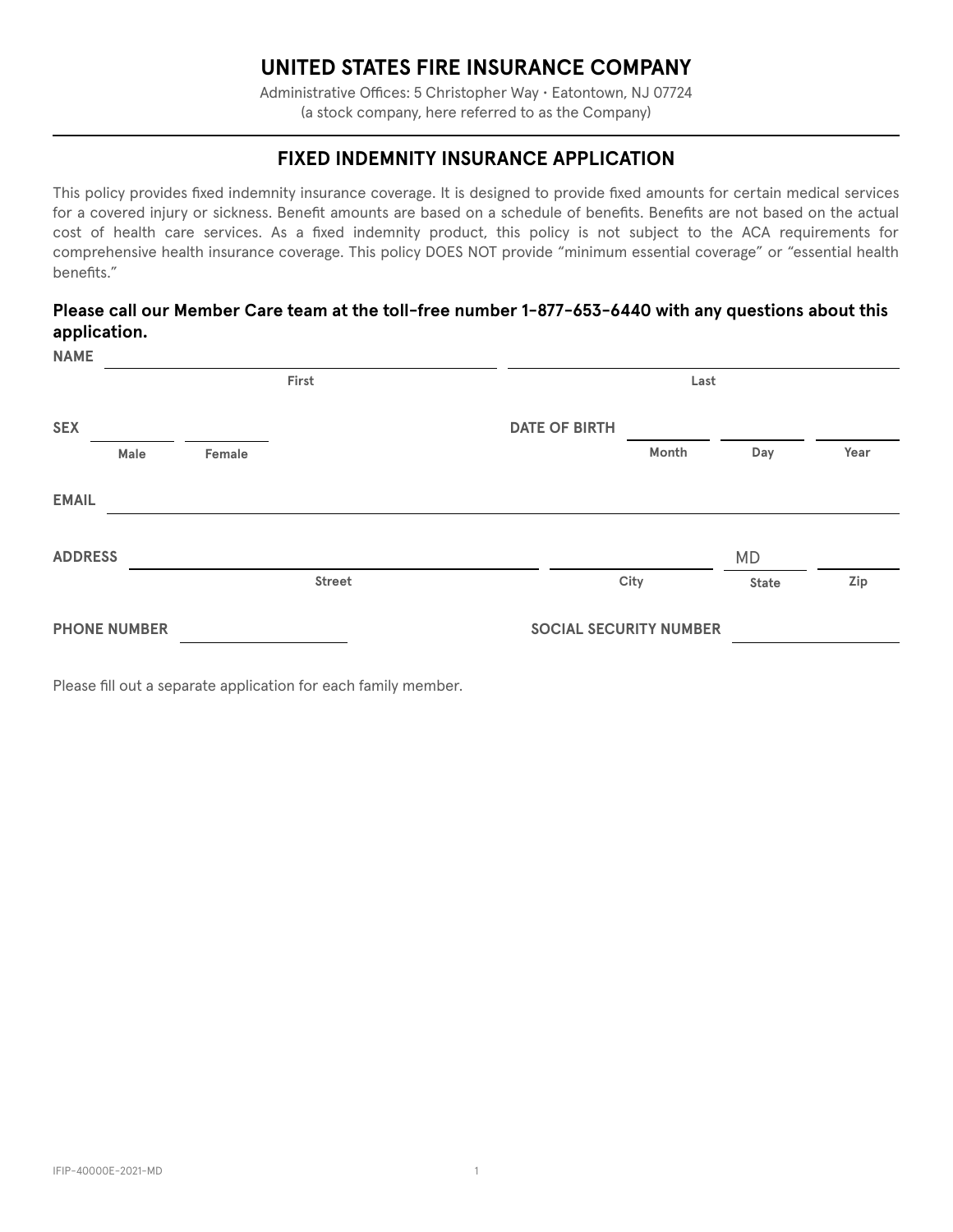# **MEDICAL QUESTIONNAIRE**

Have you in the past 7 years been diagnosed with, or treated for, any of the following?

| AIDS/HIV                                                                 | Yes | No        |
|--------------------------------------------------------------------------|-----|-----------|
| Diabetes                                                                 | Yes | No        |
| <b>Heart Disease</b>                                                     | Yes | No        |
| Mental Health Disorder                                                   | Yes | <b>No</b> |
| Kidney/Renal Failure                                                     | Yes | No        |
| <b>Blood Disorders</b>                                                   | Yes | No        |
| Liver Disease                                                            | Yes | No        |
| Lung Disease                                                             | Yes | No        |
| Muscular Dystrophy                                                       | Yes | No        |
| Systemic Lupus                                                           | Yes | No        |
| Transplant                                                               | Yes | No        |
| <b>Rheumatoid Arthritis</b>                                              | Yes | No        |
| Cancer                                                                   | Yes | No        |
|                                                                          |     |           |
| Have you had any of the following in the last five years?                |     |           |
| <b>Back Surgery</b>                                                      | Yes | No        |
| Known symptoms of Hepatitis C                                            | Yes | No        |
| Weighed over 300 lbs. as a male or 260 lbs. as a female                  | Yes | <b>No</b> |
| In the past 12 months, have you?                                         |     |           |
| Visited a chiropractor five or more times                                | Yes | No        |
| Visited a licensed mental health professional five or more times         | Yes | <b>No</b> |
| Used tobacco products in any form                                        | Yes | No        |
|                                                                          |     |           |
| Are you currently?                                                       |     |           |
| Dependent on a device that helps with walking, breathing, dialysis, etc. | Yes | No        |
| Pregnant                                                                 | Yes | No        |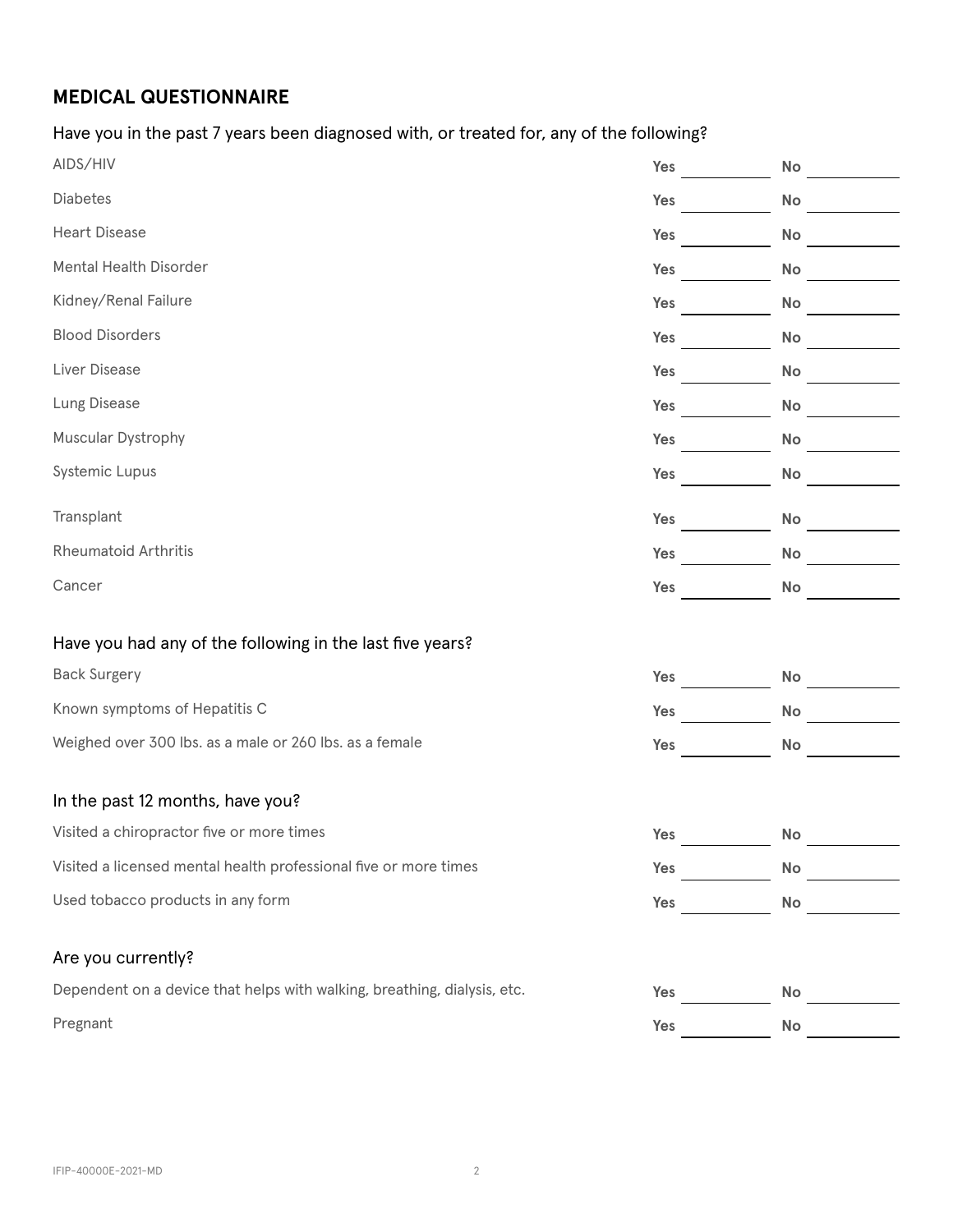What prescribed medical treatments (procedures, services, devices, or medications) do you expect to receive in the next 12 months?

| What prescriptions do you take regularly?                                                    |       |     |      |
|----------------------------------------------------------------------------------------------|-------|-----|------|
| Would you like to provide any additional or clarifying information about your answers above? |       |     |      |
| Deductible:                                                                                  |       |     |      |
| <b>Total Policy Year Maximum:</b>                                                            |       |     |      |
| <b>Outpatient Prescription Drug</b>                                                          | Yes   |     | No   |
| Three Year Rate Lock:                                                                        | Yes   |     | No   |
| Requested Effective Date (at least 14 days after date of application):                       | Month | Day | Year |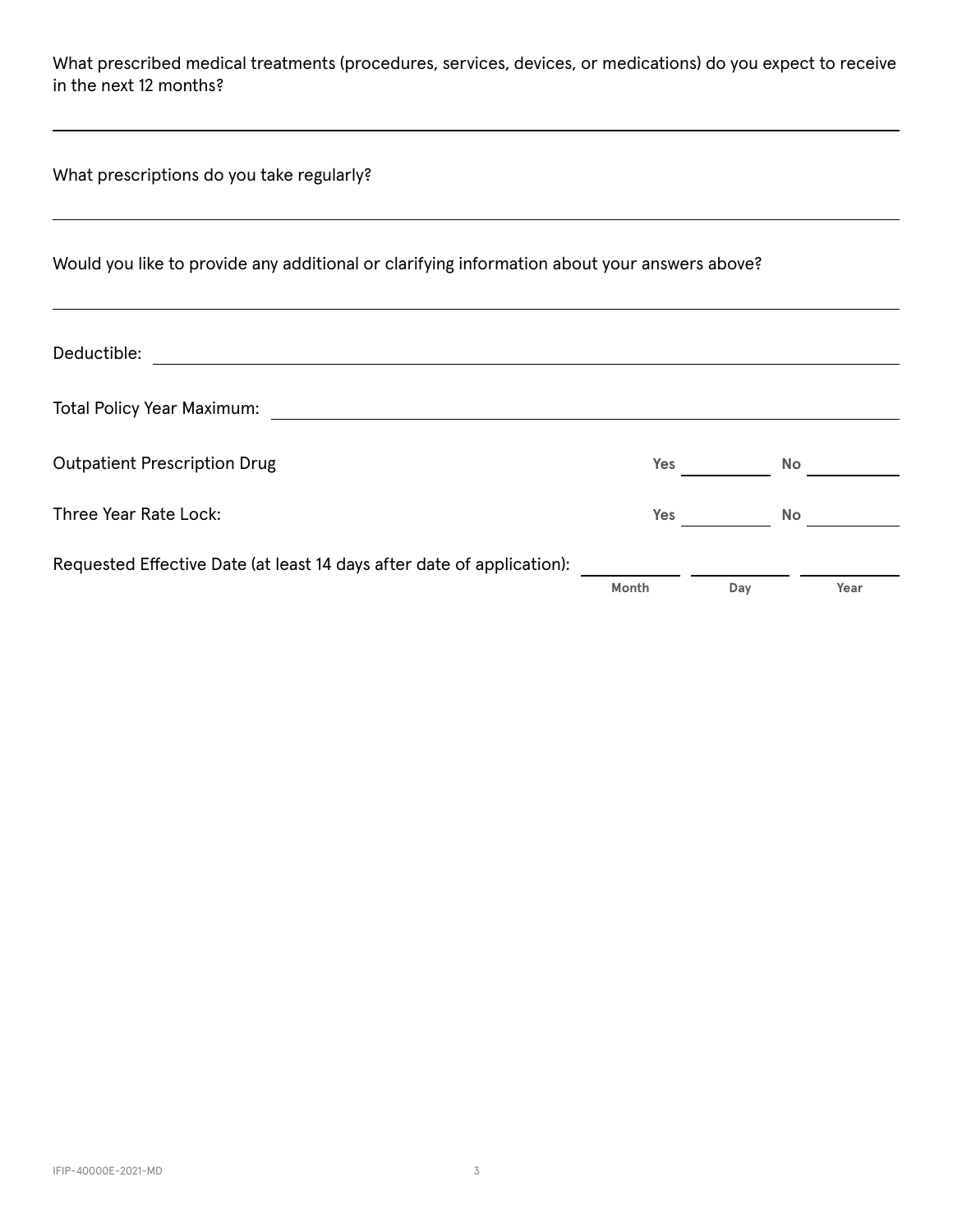| Premium Mode:               |         |                                                                           |             |           |
|-----------------------------|---------|---------------------------------------------------------------------------|-------------|-----------|
|                             | monthly | quarterly                                                                 | semi-annual | annual    |
|                             |         | Is this policy being applied for intended to replace any other insurance? | Yes         | <b>No</b> |
| If yes, type of coverage(s) |         |                                                                           |             |           |
| Policy Number(s)            |         |                                                                           |             |           |
| Company(ies)                |         |                                                                           |             |           |

## **ACCOUNT INFORMATION FOR PREMIUM PAYMENTS**

Please choose one method of payment for your premiums. You may change your choice at any time through the Portal. You can also change it by calling the Program Administrator ("Admin") at the toll-free number 1-877-653-6440.

| ◯ Option #1: Automatic Credit Card Payment               |  |                                                                                                                                |
|----------------------------------------------------------|--|--------------------------------------------------------------------------------------------------------------------------------|
|                                                          |  | Cardholder's Name                                                                                                              |
|                                                          |  |                                                                                                                                |
|                                                          |  |                                                                                                                                |
| <b>OR</b>                                                |  |                                                                                                                                |
| () Option #2: Electronic Funds Transfer via Bank Account |  |                                                                                                                                |
|                                                          |  |                                                                                                                                |
|                                                          |  |                                                                                                                                |
|                                                          |  |                                                                                                                                |
| <b>OR</b>                                                |  |                                                                                                                                |
| $\bigcap$ Option #3: Paying by Check via the Mail        |  |                                                                                                                                |
|                                                          |  | If I have selected Option 1 or Option 2, I hereby authorize the Admin to debit entries from the card/bank account listed above |

Cardholder/Accountholder Signature **Date** Date

to pay for my premium amounts.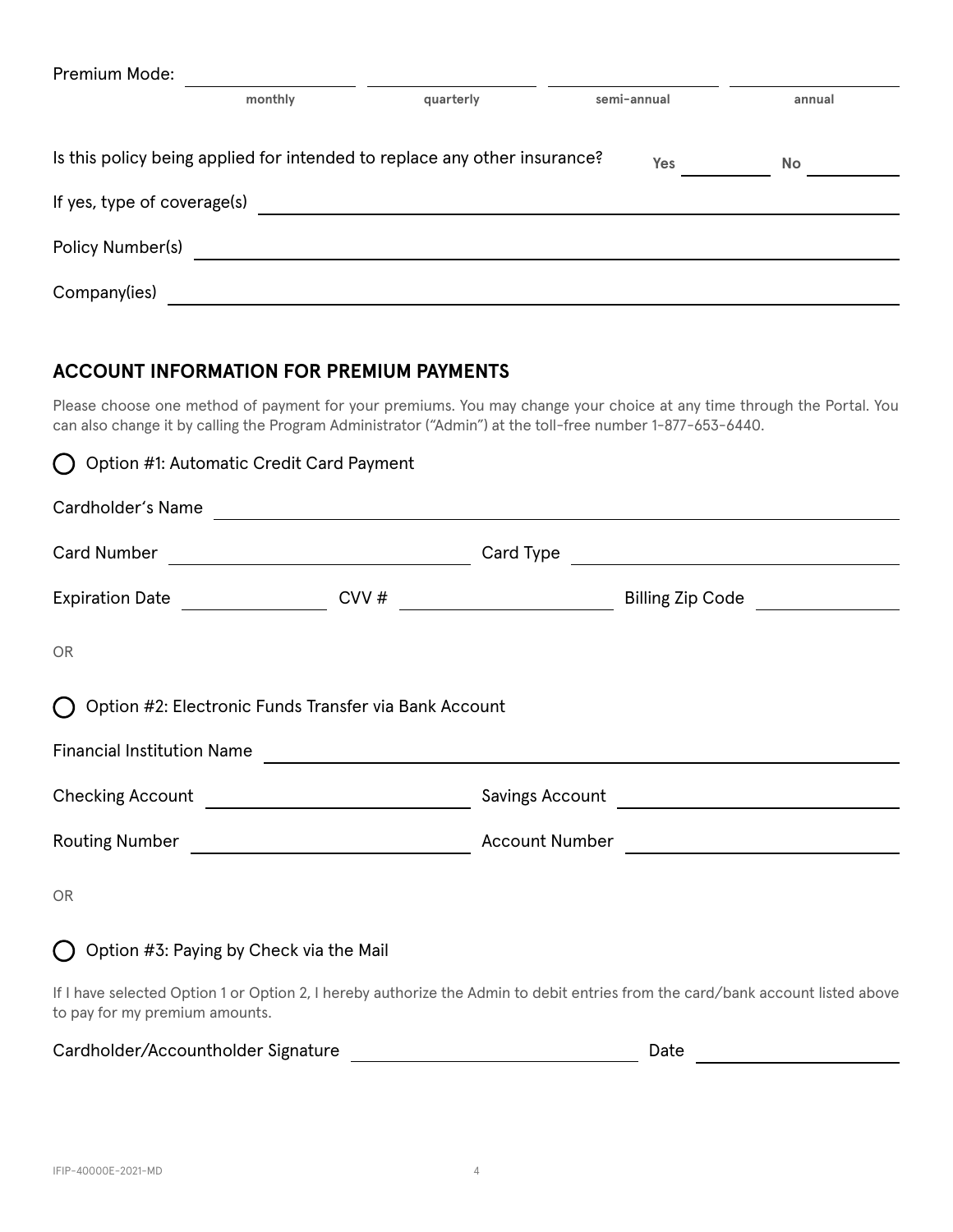## **ACCOUNT INFORMATION FOR PAYMENT OF MY PORTION OF MEDICAL INVOICES**

Please choose one method of payment for your part of any Medical Invoice. You may change your choice at any time through the Portal. You can also change it by calling the toll-free number 1-877-653-6440.

| above for paying my premiums.                           | Option #1: Use the same payment elections for paying my portion of medical invoices as I have selected                                                                                                                                                        |  |  |  |  |
|---------------------------------------------------------|---------------------------------------------------------------------------------------------------------------------------------------------------------------------------------------------------------------------------------------------------------------|--|--|--|--|
| <b>OR</b>                                               |                                                                                                                                                                                                                                                               |  |  |  |  |
| Option #2: Automatic Credit Card Payment                |                                                                                                                                                                                                                                                               |  |  |  |  |
| Cardholder's Name                                       |                                                                                                                                                                                                                                                               |  |  |  |  |
|                                                         |                                                                                                                                                                                                                                                               |  |  |  |  |
| Expiration Date                                         | CVV # $\qquad \qquad$<br>Billing Zip Code <b>Communist Contract Contract Contract Contract Contract Contract Contract Contract Contract Contract Contract Contract Contract Contract Contract Contract Contract Contract Contract Contract Contract Contr</b> |  |  |  |  |
| <b>OR</b>                                               |                                                                                                                                                                                                                                                               |  |  |  |  |
| Option #3: Electronic Funds Transfer via Bank Account   |                                                                                                                                                                                                                                                               |  |  |  |  |
| <b>Financial Institution Name</b>                       | <u> 1989 - Johann Barnett, fransk politiker (d. 1989)</u>                                                                                                                                                                                                     |  |  |  |  |
| Checking Account <u>_______________________________</u> |                                                                                                                                                                                                                                                               |  |  |  |  |
|                                                         |                                                                                                                                                                                                                                                               |  |  |  |  |
| <b>OR</b>                                               |                                                                                                                                                                                                                                                               |  |  |  |  |

 $\bigcap$  Option #4: Paying by Check via the Mail

If I selected Option 1, Option 2 or Option 3, I hereby authorize the Admin to debit entries from the card/bank account listed above to pay for my portion of any Medical Invoice. In such case, I understand and agree that my card/bank account will be linked to the debit card provided to me by the Admin for the payment of my portion of any Medical Invoice.

| Cardholder/Accountholder Signature | Date |  |
|------------------------------------|------|--|
|------------------------------------|------|--|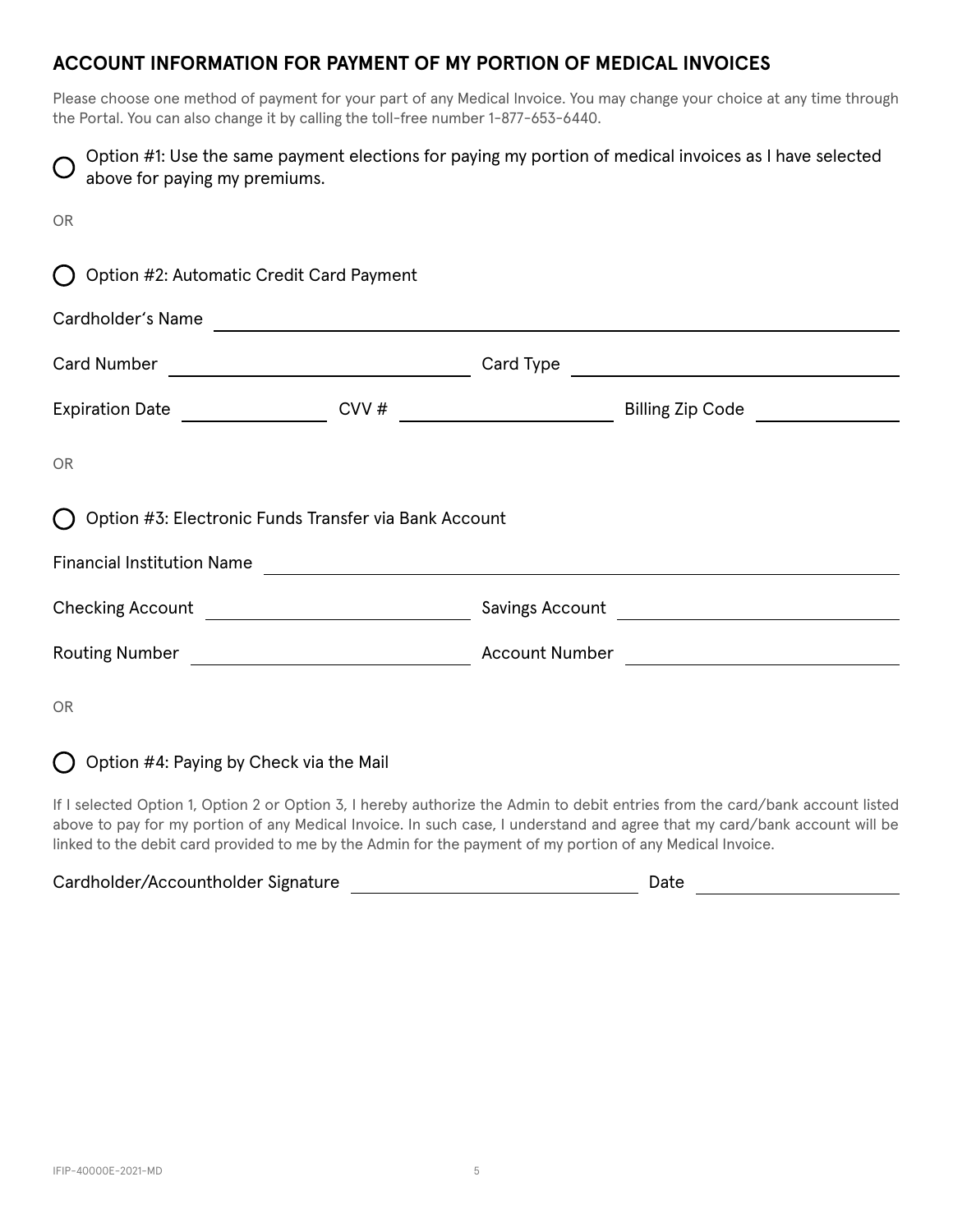## **APPLICANT'S ACKNOWLEDGEMENTS**

I have read and agree to the statements above and confirm that all the information I have provided is true and complete to the best of my knowledge.

I understand that my use of this policy is administered by the Admin, Sidecar Health Insurance Solutions, LLC.

I understand that I may access information about this policy through a website, web-based application, or other digital platform identified by the Admin. I also understand that any benefits that are paid under this policy will be delivered via a debit card issued to me by the Admin unless I request to receive such benefits in the form of a paper check sent to me via the mail.

I understand that my policy will only cover services that are deemed Medically Necessary. I also understand that should I feel that a claim has been wrongly denied, I can file an appeal under state laws.

While the Portal is incorporated by reference into the Policy, it is offered to provide information only. If there is any conflict in language between the Policy and the Portal, the Policy language will control.

I understand this policy does not provide comprehensive medical insurance coverage as defined by the Affordable Care Act. I understand that this policy is a supplement to health insurance and is not a substitute for comprehensive medical insurance. I also understand that lack of comprehensive medical insurance (or other minimum essential coverage) may result in an additional payment with my taxes.

I understand that any person who knowingly or willfully presents a false or fraudulent claim for payment of a loss or benefit or who knowingly or willfully presents false information in an application for insurance is guilty of a crime and may be subject to fines and confinement in prison.

I acknowledge that I have received and understand the terms and conditions provided to me at the time I applied for this coverage.

By signing this application, I represent and warrant that I will take full responsibility for payments should the account become delinquent or there is evidence of fraud.

Signature of Insured or Guardian (if Insured is under 18)

Print Name

Date

# THIS IS A SUPPLEMENT TO HEALTH INSURANCE AND IS NOT A SUBSTITUTE FOR MAJOR MEDICAL COVERAGE. LACK OF MAJOR MEDICAL COVERAGE (OR OTHER MINIMUM ESSENTIAL COVERAGE) MAY RESULT IN AN ADDITIONAL PAYMENT WITH YOUR TAXES.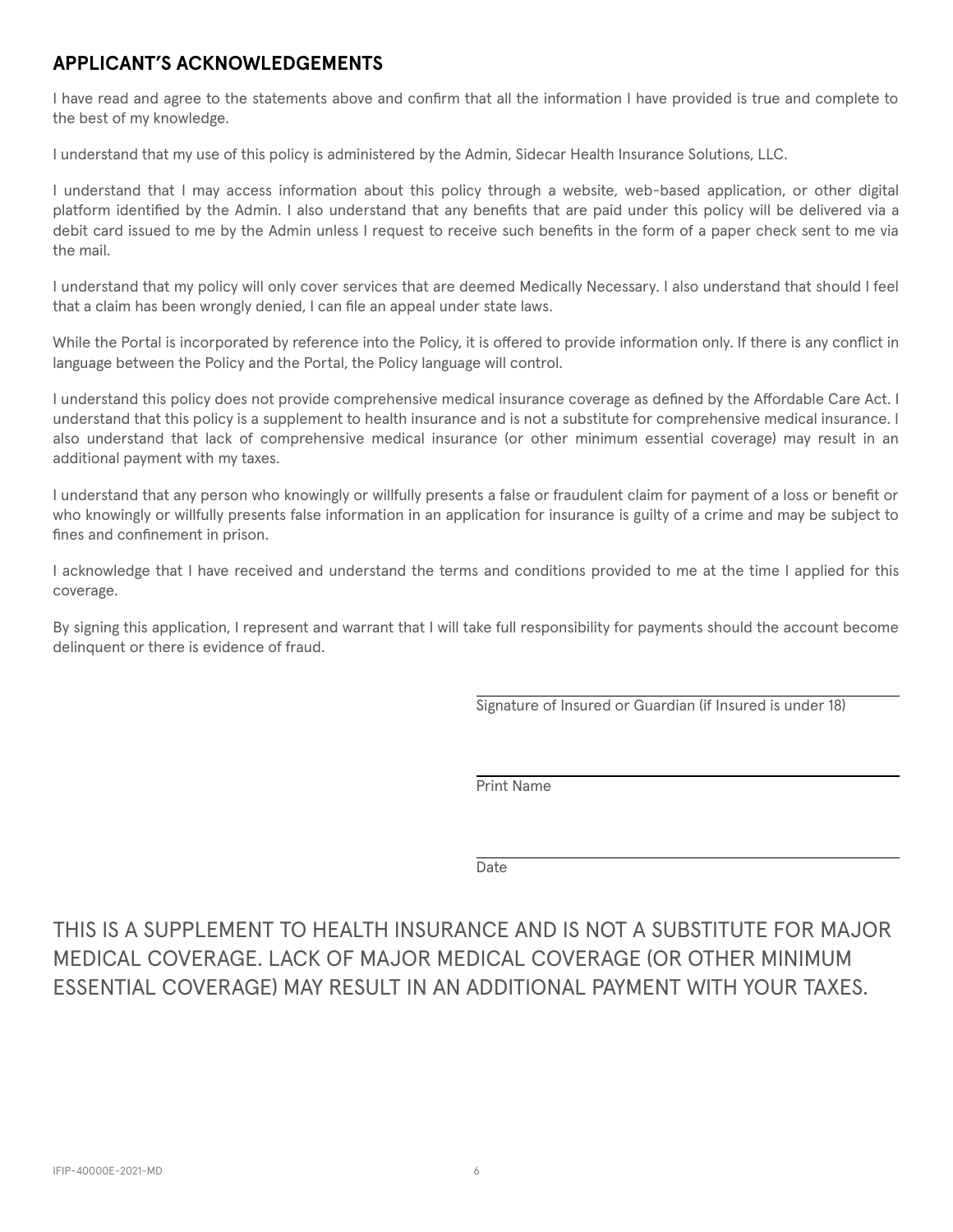#### **APPLICANT'S AUTHORIZATIONS**

I hereby permit any licensed physician, health care professional, hospital, clinic, Veterans Administration or other medical facility, care provider, pharmacy or pharmacy benefit management (PBM) company, any prescription database service, insurance company, consumer reporting agency, administrative services provider or insurance support company that has any records or knowledge of my health, drug or medication history to give to the Company, and agents acting for the Company including its employees, third-party administrative services provider, insurance support organizations, or its reinsurer(s) any such information ("Health Data"). Such Health Data about me may be disclosed to the Company and any representatives acting for the Company, including its agents, insurance support organizations, third-party administrators, affiliates, any reinsurers, and any consumer reporting agency.

I recognize that such Health Data will be used to consider my insurability with the Company, for claims and payment processing and for other permitted uses in accordance with the HIPAA Privacy Rule. A photocopy of this permission will be as valid as the original. I agree that this permission will be valid for 24 months from the date signed. This permission may be revoked by submitting a written request to the Company's Privacy Office to: Christopher Way, Eatontown, NJ 07724. Any action taken by the Company (or one of its agents) before the receipt of such notice of revocation will still be valid.

Although my signature on this form is voluntary, I understand that it is required to determine my insurability and qualification to be issued an insurance policy from the Company. Without my signature, I understand that my application for insurance cannot be processed. By signing, I also acknowledge that if a party or organization receiving my Health Data is not a health plan or health care provider subject to federal health information privacy laws, then the information described may be disclosed to others and may no longer be protected by such laws. However, the Company does require its agents to keep the confidentiality of Health Data.

By initialing here and signing below, I further authorize the Company, directly or through its Admin, to use my Health Data in order to include me on Company or Admin mailing lists and other forms of marketing communications from the Company, the Admin, and the Company's other agents that will identify programs and provide other information that may interest me. Neither the Company nor the Admin receives any remuneration from third parties for such marketing communications, and neither the Company nor the Admin will provide any of my Health Data to unrelated parties for their own marketing. Initialing this section is entirely voluntary, and my decision to allow or prohibit marketing communications from the Company or the Admin will not affect the Company's determination regarding my insurability and/or qualifications to be issued an insurance policy.

I understand that a copy of this signed permission form will be given to me or my authorized agent. No producer can waive or change any receipt or policy provision or agree to issue a policy.

Signature: Date: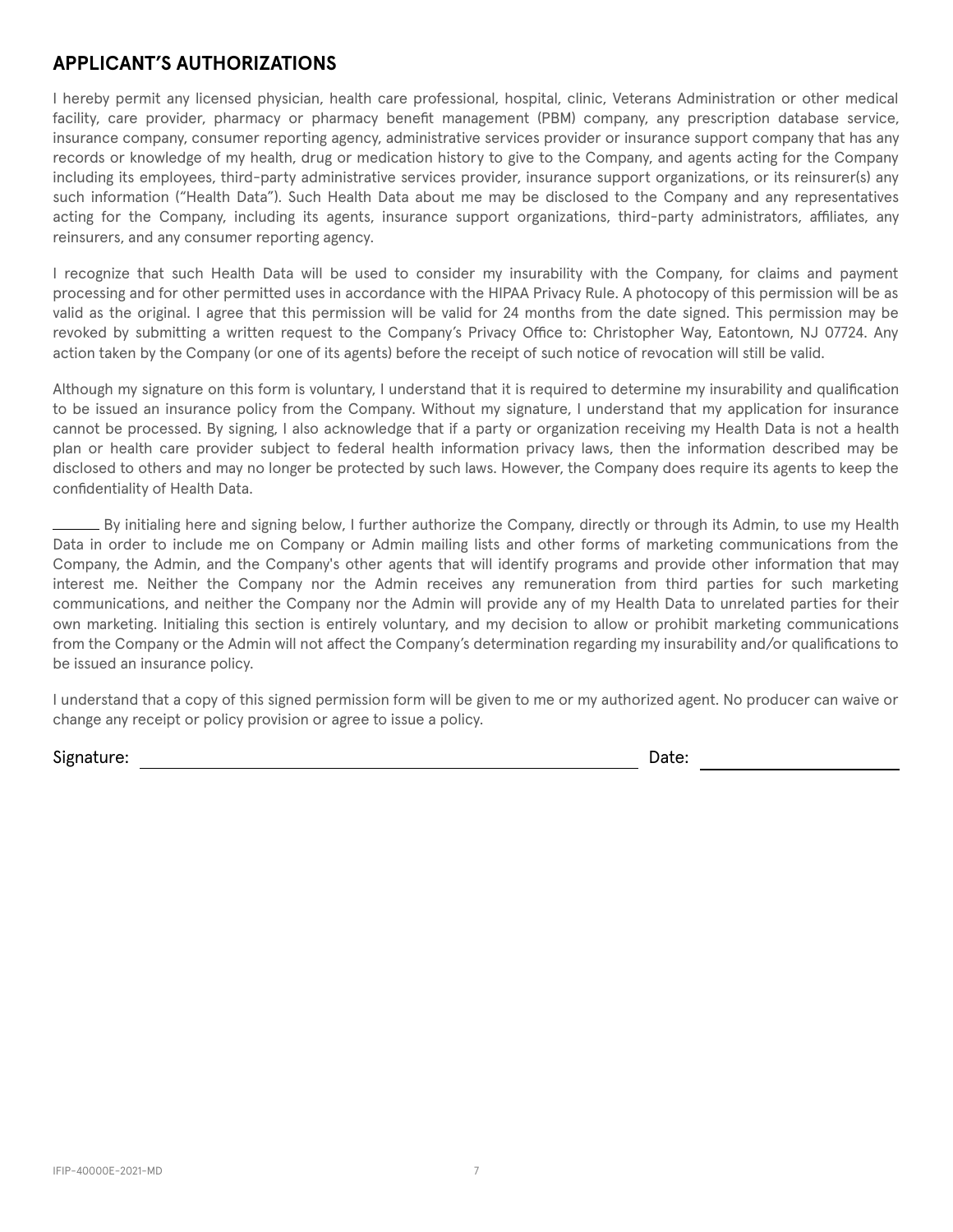## **APPLICANT'S CONSENT TO ELECTRONIC DELIVERY**

The Company may not communicate with you by electronic means unless you give consent.

I give my written consent to allow the Company to communicate with me, either directly or indirectly through the Admin, by email to the address listed in the application. I confirm that I am authorized to provide consent for email to the email address that I provided and further agree to indemnify and hold harmless the Company for any action or loss arising from any incorrect or false email address provided.

I acknowledge that, should I desire to revoke this written authorization, I will inform the Company in writing.

Signature: Date: Description of the contract of the contract of the contract of the contract of the contract of the contract of the contract of the contract of the contract of the contract of the contract of the contract o

**Note:** If you elect to allow for notices and communications to be sent to the email address you provided, you should know that the Company considers this election to be consent by you that all notices may be sent electronically. This consent includes notice of termination and notice of cancellation. As a result, you should be diligent in electronically notifying the Company and updating the email address you provided to the Company if the address should change. However, you may notify the Company in writing, at the Company's Administrative Office or electronically, if you prefer to withdraw this Consent to Electronic Delivery. If you withdraw this Consent to Electronic Delivery, then effectively immediately, the Company will no longer provide electronic notices and communications to you, and instead such communications will be provided in paper form to your address that is on file with the Company.